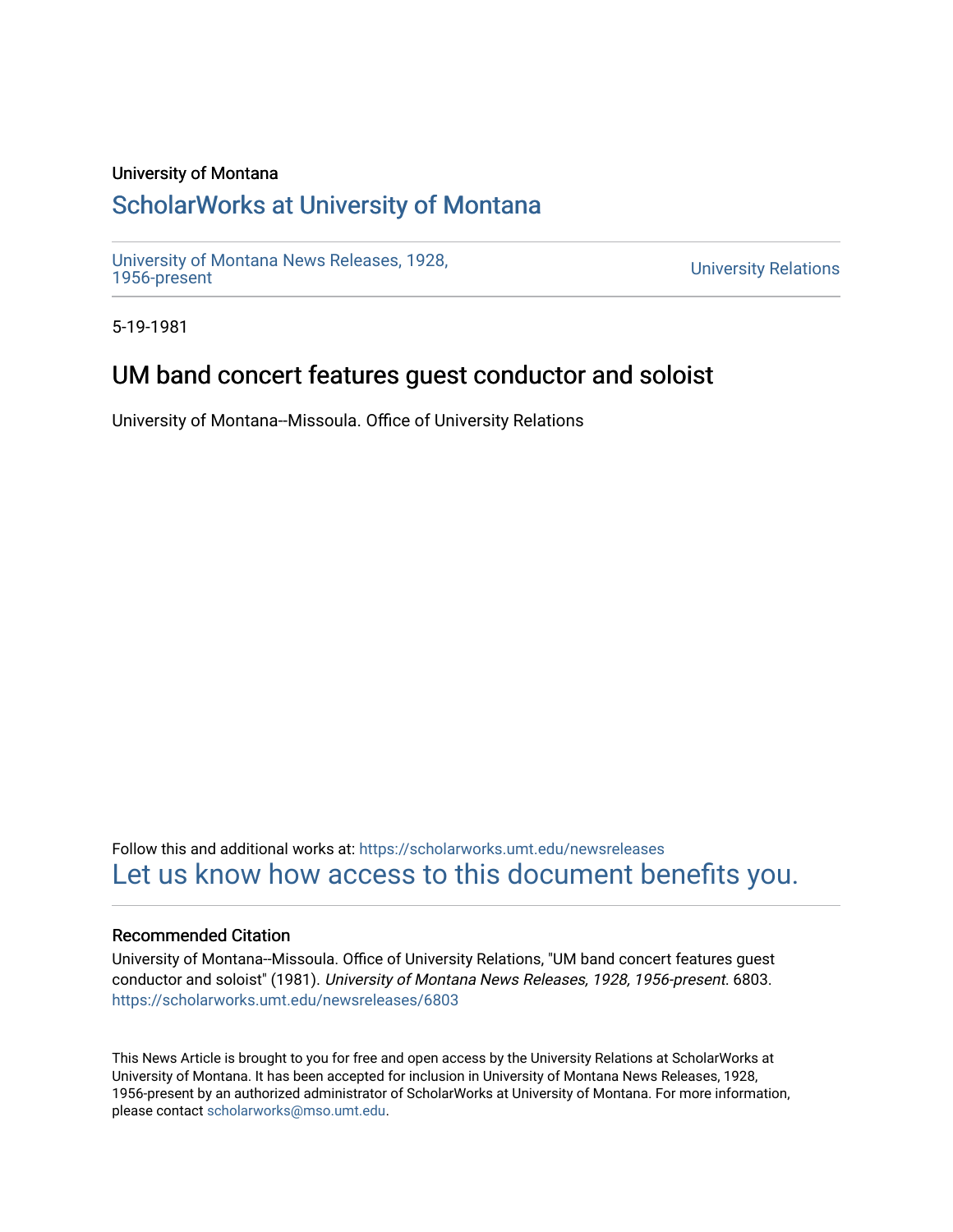

**(406) 243-2522 • University Hall • Missoula, Montana 59812** 

**MEDIA RELEASE**

% \*

dwyer/md Entertainer, w/pic. + other local<br>05-19-81 05-19-81 *•* <sup>i</sup>

# UM BAND CONCERT FEATURES GUEST CONDUCTOR AND SOLOIST

The University of Montana Concert Bands, conducted by Thomas H. Cook, .director of bands at the UM, will present a special outdoor family concert Thursday, May 28, at 7 p.m. in the mall area between the University Center and the Mansfield Library.<br>The free spring conce

The free spring concert will feature Alex Stepanzoff as guest conductor for the "Washington Grays March"; Lance Boyd as trombone soloist with band accompaniment in "Turn Yourself Around"; and the University Choir, conducted by Donald A. Carey, performing "The Magic of Disney" for band, choir and narrator.

Band organizations performing are the Varsity Band, the Wind Ensemble and the Symphonic Band.

Members of the audience are asked to bring lawn chairs and blankets. In case of rain, the concert will be held in the University Center Ballroom.

Stepanzoff came to the UM on a scholarship in 1922. This summer will mark his 40th year as conductor of the Missoula City Band. He has been guest conductor of the U. S. Army, Navy, Air Force Bands and of other bands throughout the world. He belongs to numerous professional organizations, including the Association of Concert Bands of America.

He has been a member and the chairman of the UM local Executive Board and is a frequent contributer to the UM Excellence Fund and the Music School Foundation Scholarship Fund.

(over)